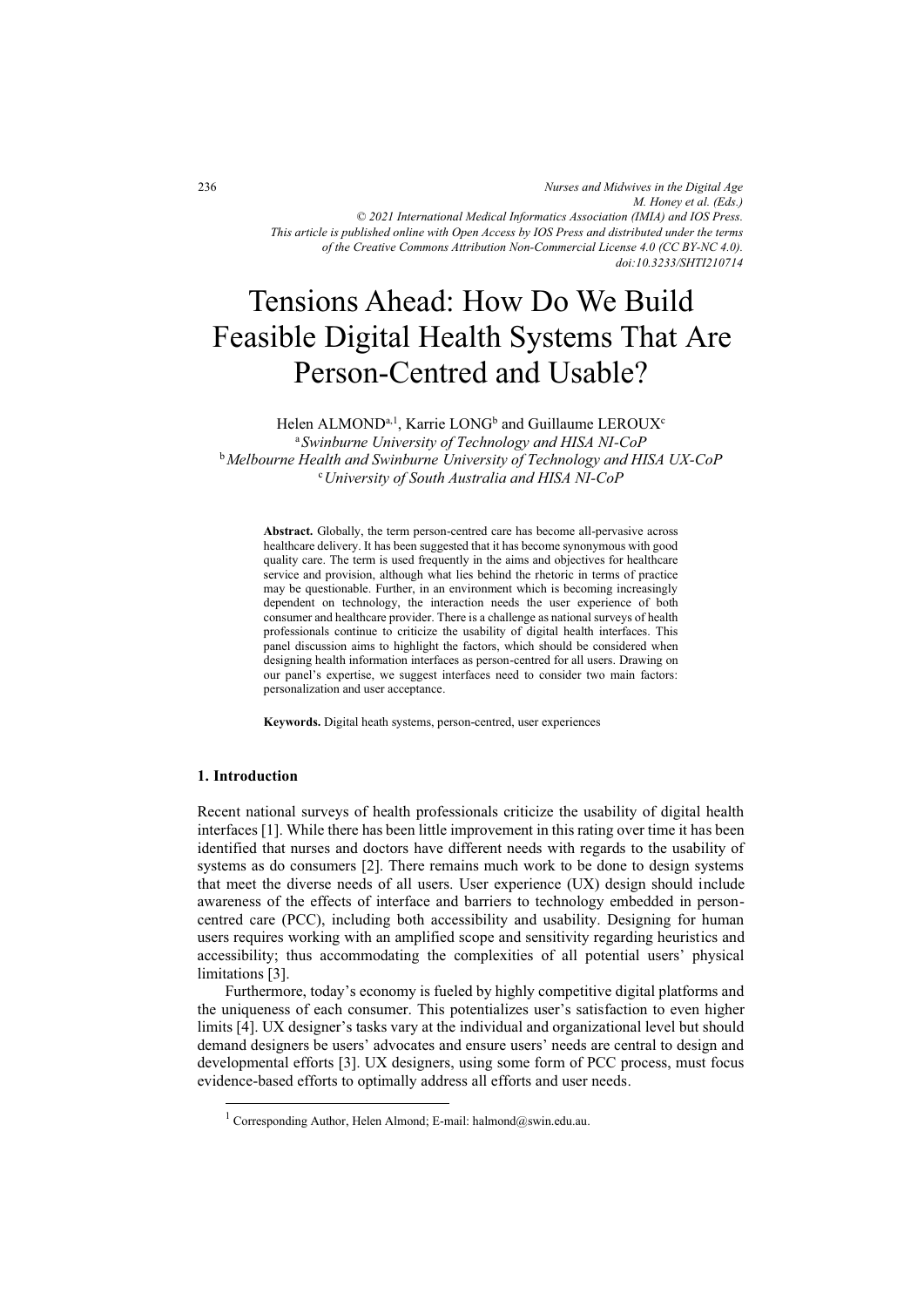UX designers, in healthcare, have to create products with which users have meaningful experiences. They should consider first Why? Assess each users' motivations for adopting a product, whether it relates to a task, and adds value. What? its essential functionality and finally How? accessibility aesthetics and not increasing workload [3].

Posing the results of the nation-wide usability-focused survey studies in Finland [1, 2] our international expert panel's experience will encourage and challenge our audience to join a discussion around the question: How do we build feasible digital health systems that are both person-centred and usable?

## **2. Format**

The proposed format for the discussion: a) Facilitator gives brief introduction of panelists and discussion guidelines (10 minutes) b) Panelist position presentations (10 minutes each x  $4 = 40$  minutes) c) Panel/Audience questions & answers (40 minutes).

The session will be audio recorded, the discussion to be thematically analyzed and disseminated as the outcomes of an international panel discussion on usability and person-centred care. At registration the audience will be informed of the recording, they will be reminded again when they enter the session, at which time they will consent for de-identified data collection (HREC 2019/749l subject to amendment approval).

#### *2.1. Sample Questions (in addition to those from the audience)*

- $\bullet$  How can digital health enhance person-centred care? How is can this be measured?
- $\bullet$  User design, UX and PCC have similar goals but different outcomes. What are these? Are they simultaneously attainable and sustainable?
- $\bullet$  Maintaining user design and PCC are imperatives for digital health systems. What culture is needed to nurture continuous usability improvement and integration? How can this culture be nurtured in private and public sectors?
- $\bullet$  We are seeing novel roles and job descriptions in healthcare such as Clinical UX designer or Clinical Experience Manager. What skills and expertise are needed?

## **3. The Panel**

**Facilitator** Guillaume Leroux, Registered Nurse, Silver Chain Group

Guillaume has nursed in Canada and Australia. He holds a Bachelor of Science in Nursing from the University of Montreal (Canada). During his career, he has been involved in diverse nursing leadership activities. Guillaume joined the NIA subcommittee in 2019, with a focus towards empowering the nursing workforce through digital health for ethically improved patient outcomes.